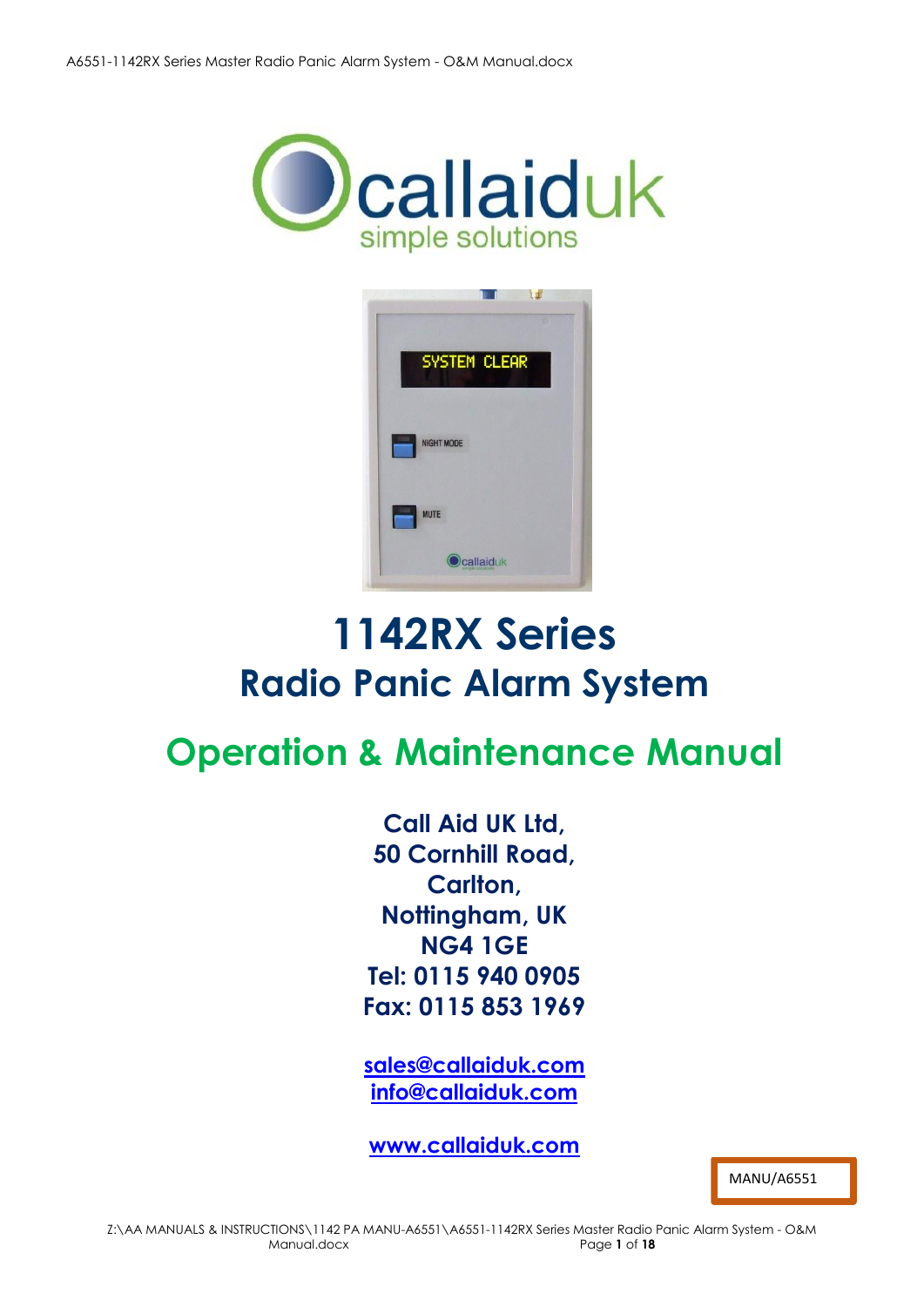

# **System Overview**

#### **The 1142RX Radio Receiver**

This system can be set to operate on either 'Cancel at Source' or 'Cancel at Panel', depending on your ordered preference.

The systems operating radio frequency is 868MHz.

The 1142 unit can be powered by a plug top or inline 12Vdc power supply, or by the recommended wall mounted 12Vdc power supply (A1871) with back up battery via a RJ45 socket.

It is advisable not to place the radio receiver close to metal filing cabinets or at a low level. The higher the 1142 receiver is above the floor level the better the reception. Do not place the receiver next to computers or similar equipment that emit spurious radio signals.



The range of the Call Aid UK radio transmitters is approximately 80 metres indoors, depending on building structure and up to 200 metres outdoors.

The range should be tested using the 1142's RSSI (Radio Signal Strength Indicator) function at the proposed 1142 position in order to check that the radio panic buttons can transmit to the 1142RX receiver.

#### **1142RX Incoming Alerts**

When a call button is pressed the 1142RX display panel will respond by showing the call unit identity in the OLED display. An audible alert will be activated, which will vary depending on the alert type i.e. Call Assist or Panic.

If there is more than one panic alert on the system, the 1142RX display will scroll through the incoming calls.

If "System Clear" is not displayed the power supply to the 1142 unit should be checked.

### **Low battery warning**

When a panic button is pressed and the battery is low, a low battery signal will be sent to the 1142RX master panel and the display will show "Low Battery" along with the panic button ID. The "Low Battery" message can only be removed by changing the battery in the panic button with the low battery and then sending a panic/call signal to the 1142RX master.

### **To cancel/reset alerts**

#### **Cancel at Source:**

Call and panic alerts can only be cancelled at the source of the call (i.e. at the radio call/panic unit that transmitted the call). Alerts are cancelled at the triggered panic button with a double button press & hold function for units with two buttons, or a single button press & hold function for units with one button.

### **Cancel at Panel:**

Call and panic alerts can only be cancelled at the 1142RX master panel by pressing the 'cancel' button on the 1142RX.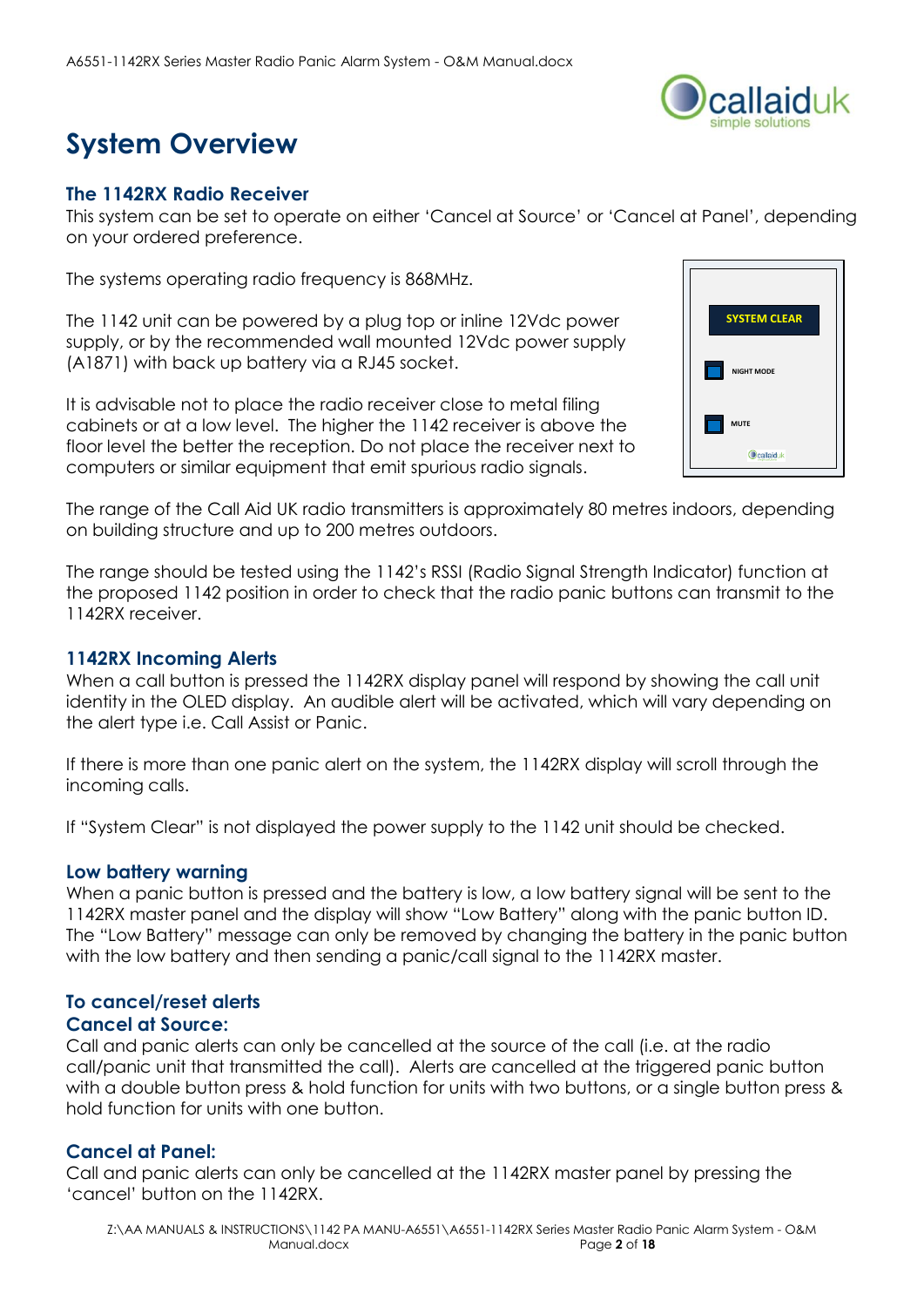

### **1142RX Series – Example Radio System Schematic**

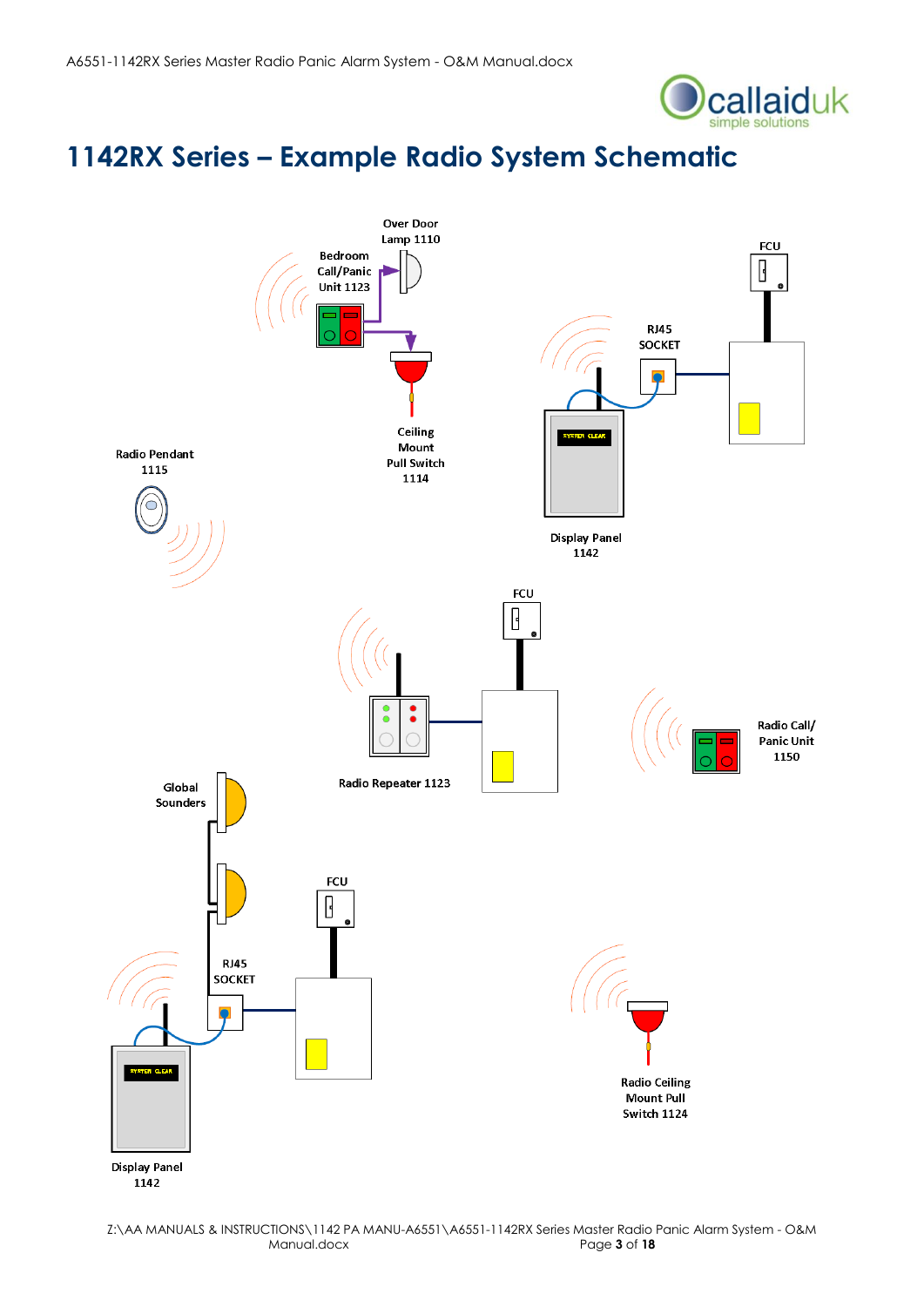# **Call & Panic Buttons for this System**

### **1122 Portable panic button**

The portable panic buttons are supplied with two buttons, pressing the 'Panic' button will trigger a 'PANIC' alert on the system. Pressing the 'Call' button will trigger a less urgent 'Call' alert on the system.

#### **Cancelling calls on portable panic buttons**

To cancel calls, press both buttons together for 0.5 of a second.

#### **Low battery warning**

When any cancel signal is sent from a portable panic button the battery level is sent at the same time. After the call has been cancelled should the battery be running low, a "Low battery" message will be displayed at the receiver.

To check the state of the batteries in the portable panic buttons press any button, then cancel the call. If the battery is running low this will cause a low battery message to be displayed on the receiver. This function will not work while the system is in 'Silent Test' mode.

To clear the low battery warning on the receiver, please change the batteries in the unit as shown, then press any button. After the call is shown on the receiver, please cancel. If the batteries are in good condition the low battery message should have now cleared. If the message fails to clear, please ensure that the correct unit is being used and that the batteries are brand new.

The battery model is: **AAA DO NOT USE MIXED BATTERIES.** 

### **Changing the batteries**

The batteries will last a long time as the portable unit only uses battery power for a short time when the button is pressed.

To access the batteries remove the small screw on the rear of the portable panic button.

The batteries are securely held under a black clamp.

Remove the clamp screw and replace the batteries observing the correct polarity, the left hand battery has the positive to the bottom of the case and the right hand battery has the positive facing to the top.

Replace the clamp but DO NOT over tighten the screw.

When closing the case ensure that the two lugs at the top of the front cover are engaged first into the back of the unit. Slowly close the case looking to see that link wires do not fold on top of the batteries.

Refit the screw in the back of the case, but DO NOT over tighten the screw.







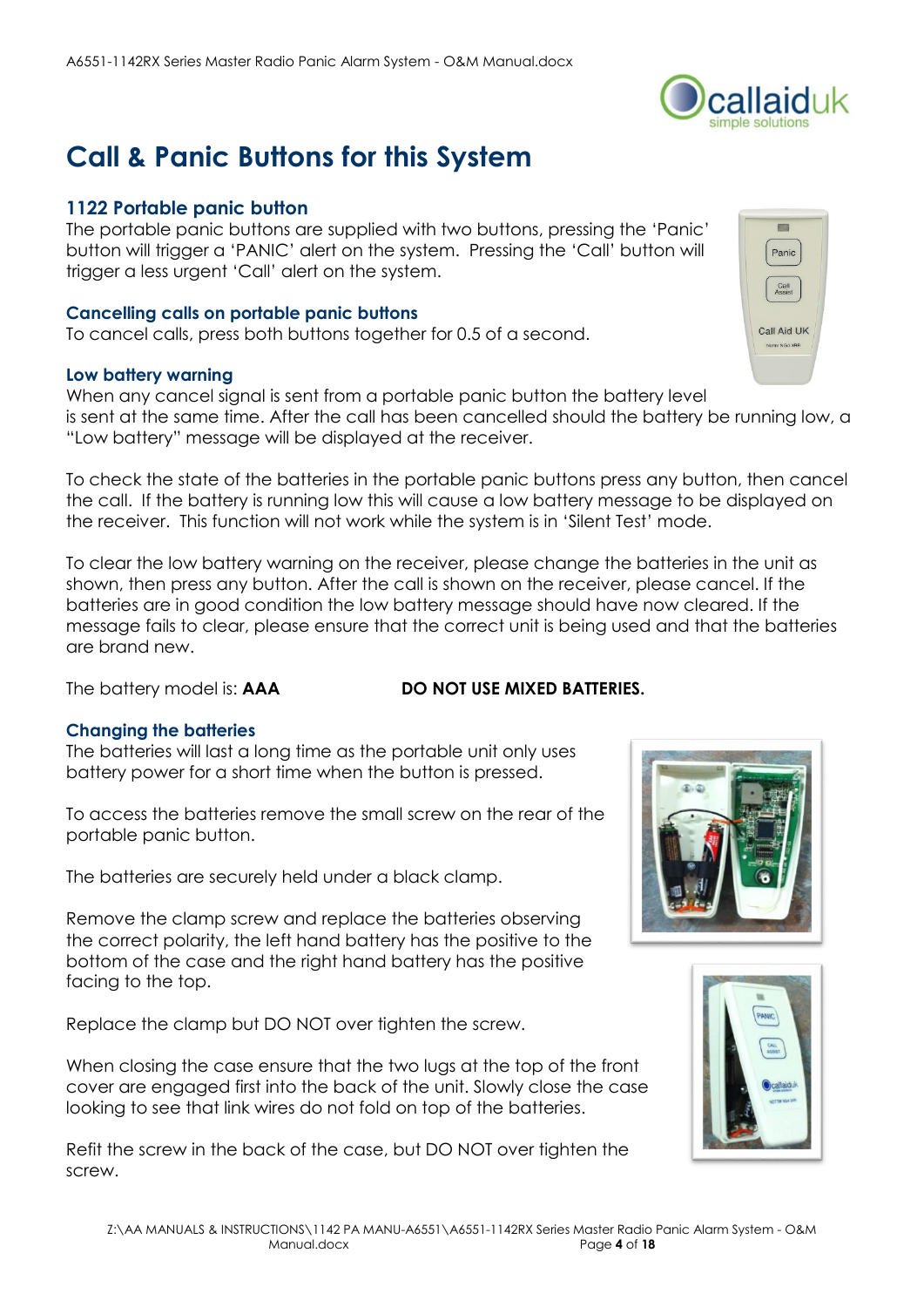### **Call & Panic Buttons for this System…continued**

### **1115 Pendant & Wrist Strap panic button**

The 1115 panic button is a battery powered unit that, as standard, will send a panic signal to the radio receiver. This unit can be programed to send a less urgent 'Call' alert if required. Please contact Call Aid UK for more details.

### **Cancelling at source**

To cancel a panic call, please press and hold until the green lamp starts blinking (For three seconds). The alert will now have been cleared from the receiver.

#### **Low battery warning**

When a panic button is pressed and the battery is low, a low battery signal will be sent to the master receiver. The message can only be removed by changing the battery in the 1115 panic button and then triggering & cancelling the alert. This function will not work while the system is in 'Silent Test' mode.

The battery type is: **CR2032**

#### **Changing the battery**

The **CR2032** button cell will power this call button for many months (depending on usage). To change the battery, remove the screw on the rear of the housing. Pull the rubber holder away from the housing to allow purchase on the edge of the housing to separate the two halves.

The battery can be lifted out of its holder. Replace with a new battery.

To reassemble, ensure that the rubber strap holder is correctly fitted to the back half of the housing before placing the other half in position. A gentle squeeze should bring the two halves together. Refit the screw (Do not over tighten as damage may result), refit the strap or lanyard.

#### **Wall mounted assist/panic button**

These wall units have two buttons. Pressing the GREEN button will send an assist call signal to the 1142 master which will display the identity of the call and a low level audio alert. Pressing the RED button on the wall unit will send a high level alert to the 1142 master.

The labels in the buttons will vary depending on the application or usage.

#### **Cancelling at source**

To cancel an alert at the call unit press and hold **both buttons**. The reassurance lights will stop flashing and the alert will have cleared from the 1142 master panel.





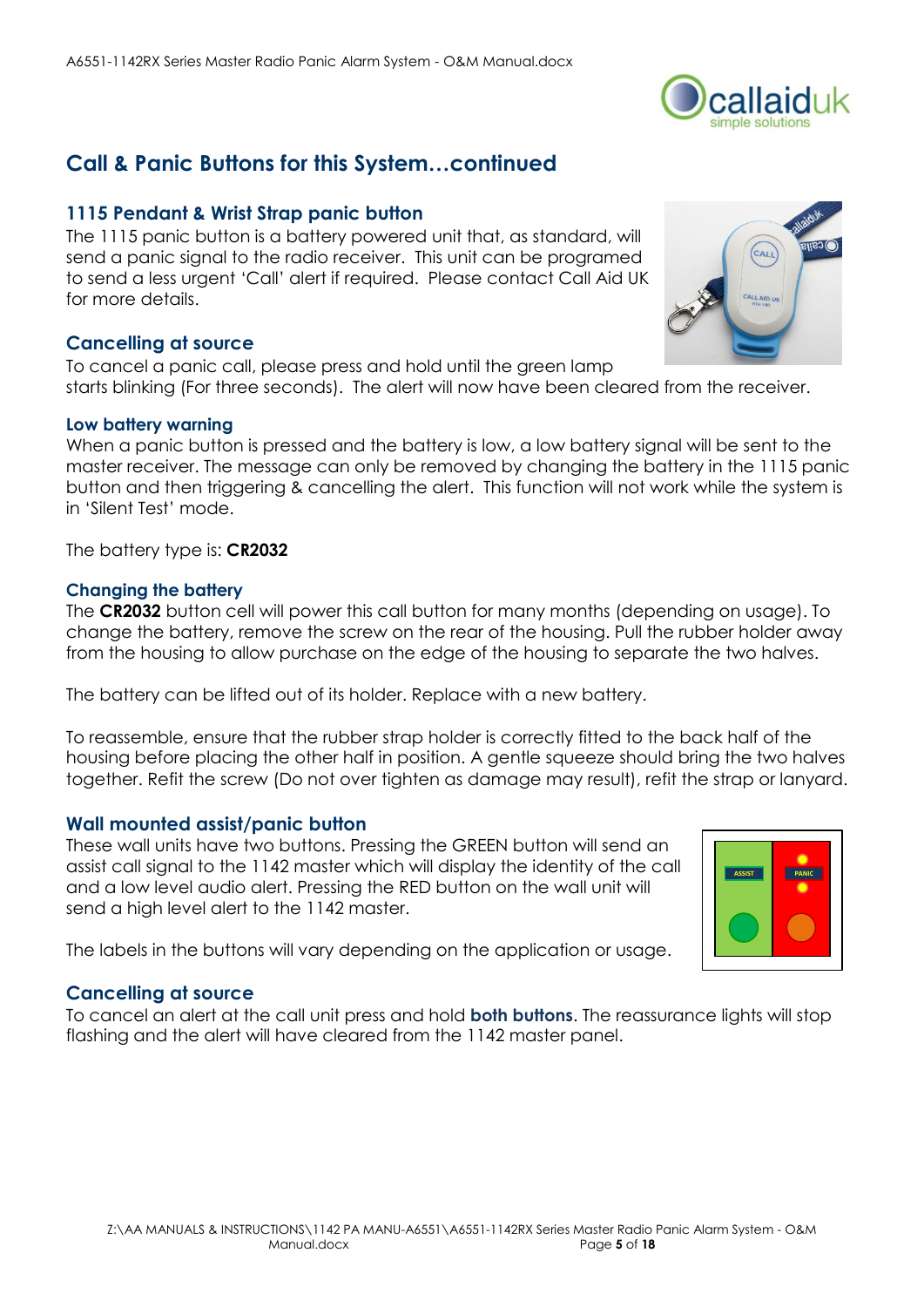# **Call & Panic Buttons for this System…continued**

### **Radio Under desk panic button**

The under desk panic button has two red buttons; these buttons have a large dimple to assist the operator to find the correct part of the button to press. When either buttons is pressed a panic call is sent to the 1142RX master. There is a red lamp mounted on the side facing out as a reassurance lamp to be seen by the operator. When installing this unit ensure that the dimples are nearest to the operator.

### **Cancelling at source**

To cancel an alert at the call unit press and hold **both buttons**. The reassurance lights will stop flashing and the alert will have cleared from the 1142RX master panel.

### **Radio ceiling mounted pull switch**

When the orange cord is pulled this unit will send a high level call alert to the 1142RXmaster. This unit complies with the relevant regulations for this application.

### **Cancelling at source**

To cancel an alert at the ceiling mounted pull switch pull the cord four times in quick succession. The reassurance lights will stop flashing and the alert will have cleared from the 1142RX master panel.

### **Disabled toilet wall mounted panic button**

These units operate along the same lines as the other wall call units. When either button is pressed a high level alert will be sent to the 1142RX master. For disabled toilet applications this unit is supplied with an orange pull cord and triangle.

### **Cancelling at source**

To cancel an alert at the call unit press and hold **both buttons**. The reassurance lights will stop flashing and the alert will have cleared from the 1142RX master panel.







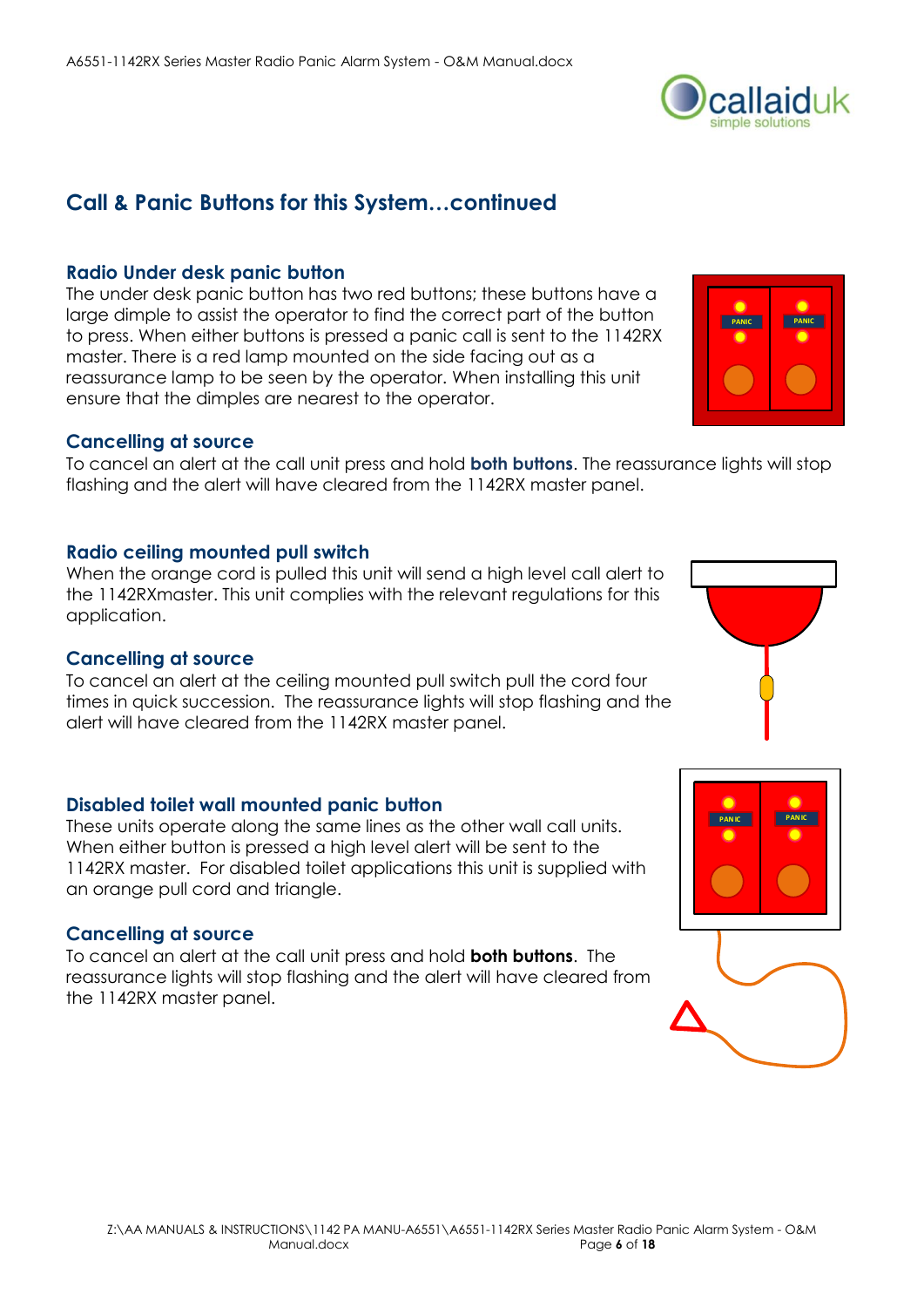### **Installation & Maintenance of the System**

### **Panic button names/IDs**

Orders are despatched with the panic button names/IDs provided at the time of ordering. Alternative names should be sent to Call Aid UK with your order for programing into the system.

### **Silent Test & RSSI (radio signal strength indicator) Mode**

To activate the RSSI test mode, press the RSSI switch at the reverse of the receiver. This mode can only be activated when there is no activity on the system.

To exit this mode, press the RSSI switch again. The RSSI test mode can be exited at any time. Up to 50 signal strength reports can be shown at any one time.

Before the test for signal strength is carried out position the 1142RX master in the position on the wall where it is to be used. When in RSSI mode take the applicable panic button to the location where it is to be used. Press one of the buttons on the panic button. Check the value that is on the 1142RX display. A value ranging from 200 – 45 will be displayed on the 1142RX master. The higher the better but a minimum of 55 is recommended to give a reliable signal.



Repeat this process until all the units have been tested. There is no need to action anything at the 1142RX master as each time a panic button is tested it updates the RSSI value.

It is sensible to keep a record of this test so that should there be difficulties with receiving signals from all the units above the 55 RSSI value you will able to "Map" how the signal is propagating through the building.

If you cannot setup the system due to low signals please contact Call Aid UK on 0115 940 0905 for technical assistance.

To exit the RSSI mode press the RSSI button once again.

#### **Installing the 1142RX master panel**

On the reverse of the 1142RX there are two keyholes that will allow the master unit to be hooked onto the stainless steel wall bracket. Use a spirit level to ensure that the bracket is level as it is not adjustable.

Before the master is screwed to the wall, test that ALL the panic button signals are reaching the 1142RX master in the position on the wall where it is to be used. It is better for the master to be at head height as the signal reception is better at this height.

If you cannot setup the system due to low signals please contact Call Aid UK on 0115 940 0905 for technical assistance.

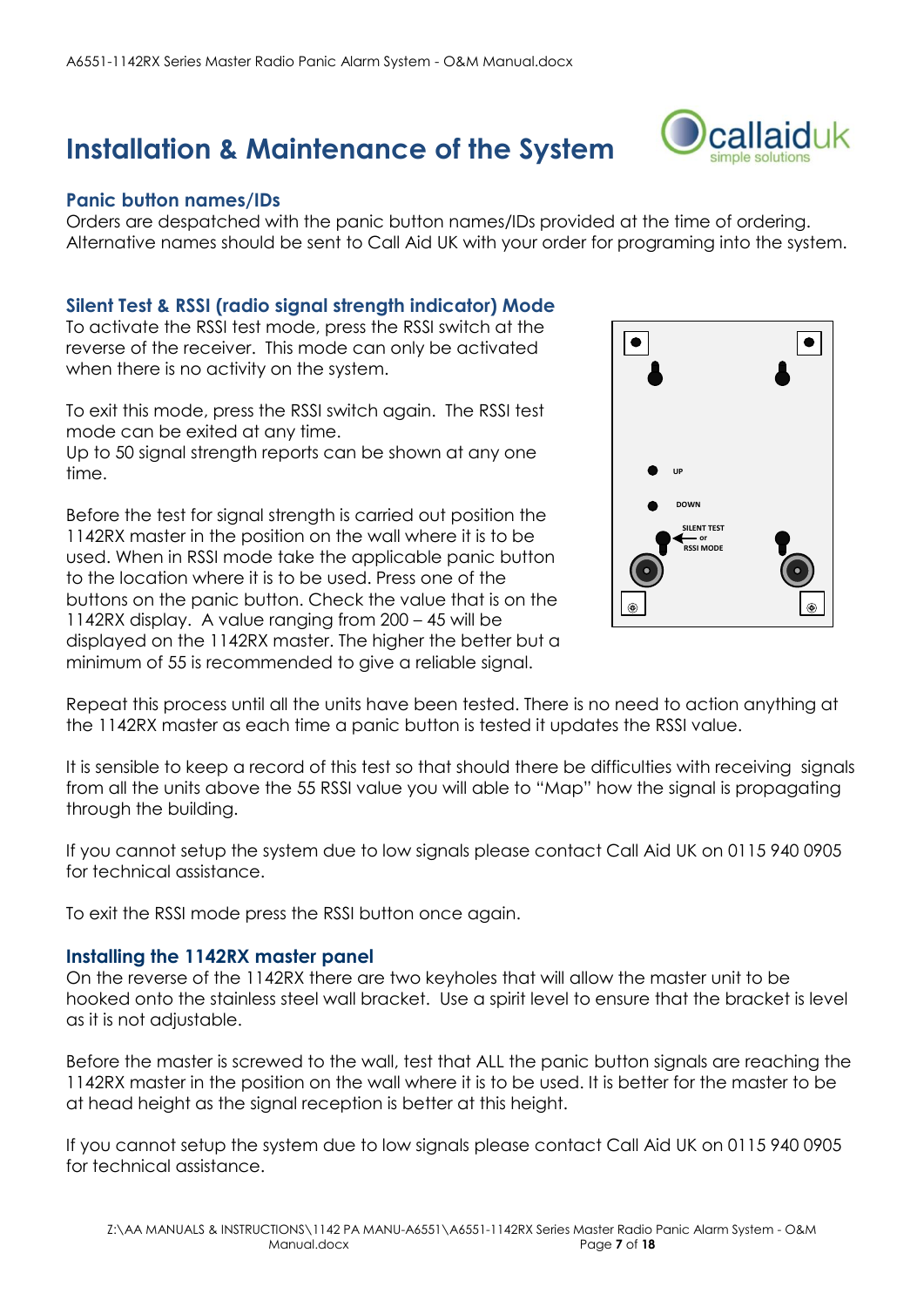

### **1142 Panel with 12V inline power supply unit**



Display Panel 1142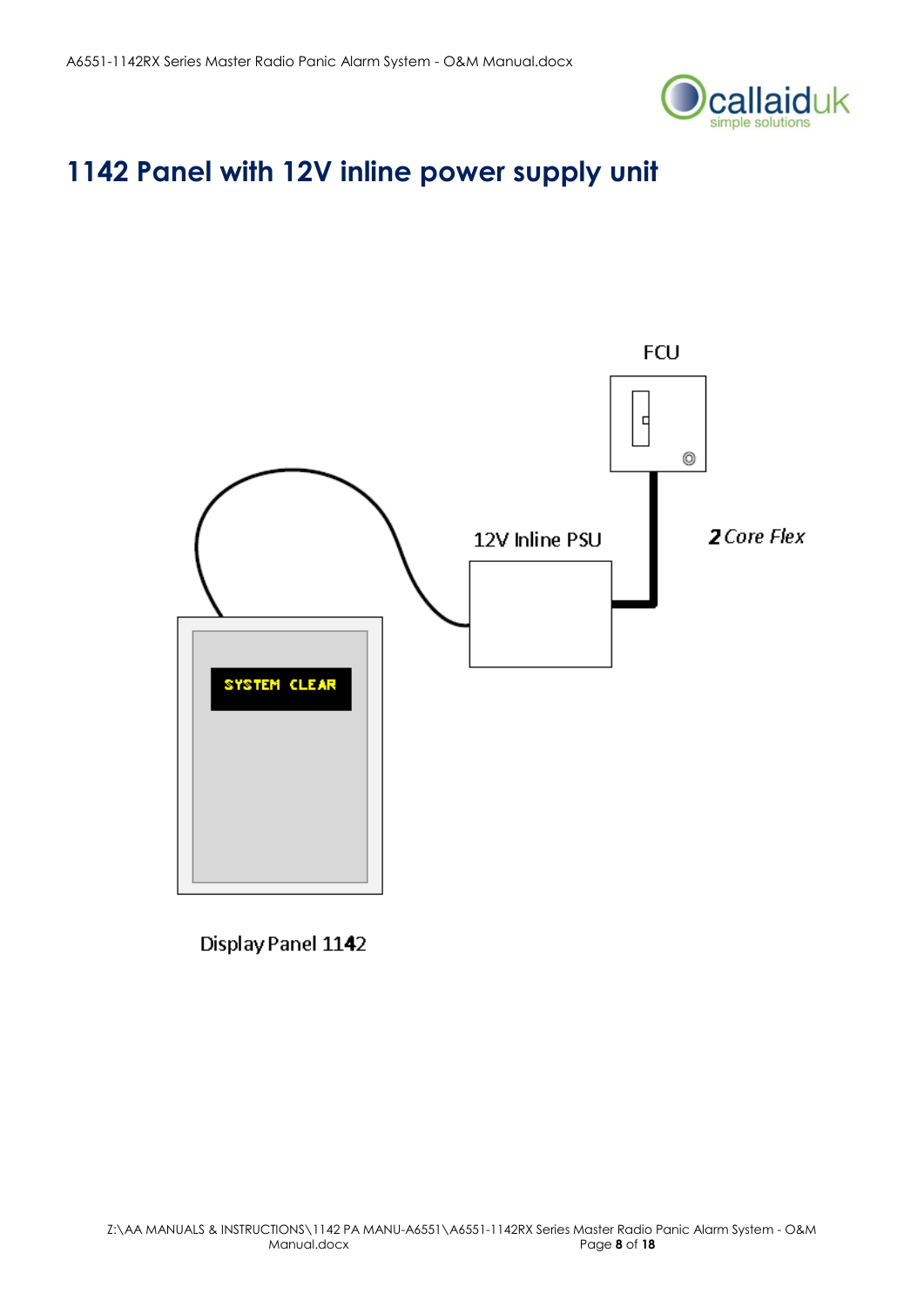

## **1142 Panel with 12V PSU with back up battery & RJ45**



Display Panel 1142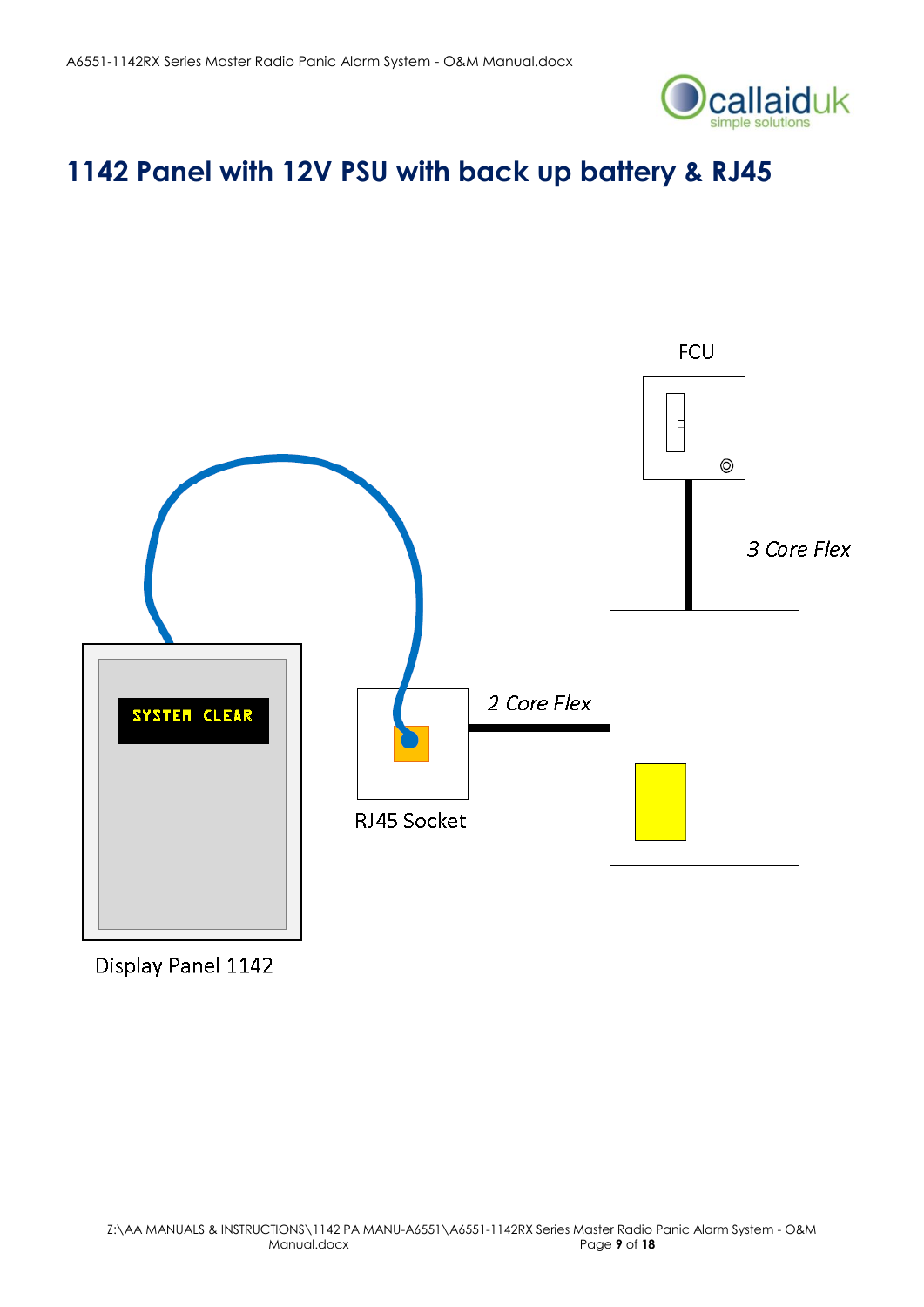

### **12V PSU with back up battery - Connections**

#### **OPTIONAL - Standby power supply connections**

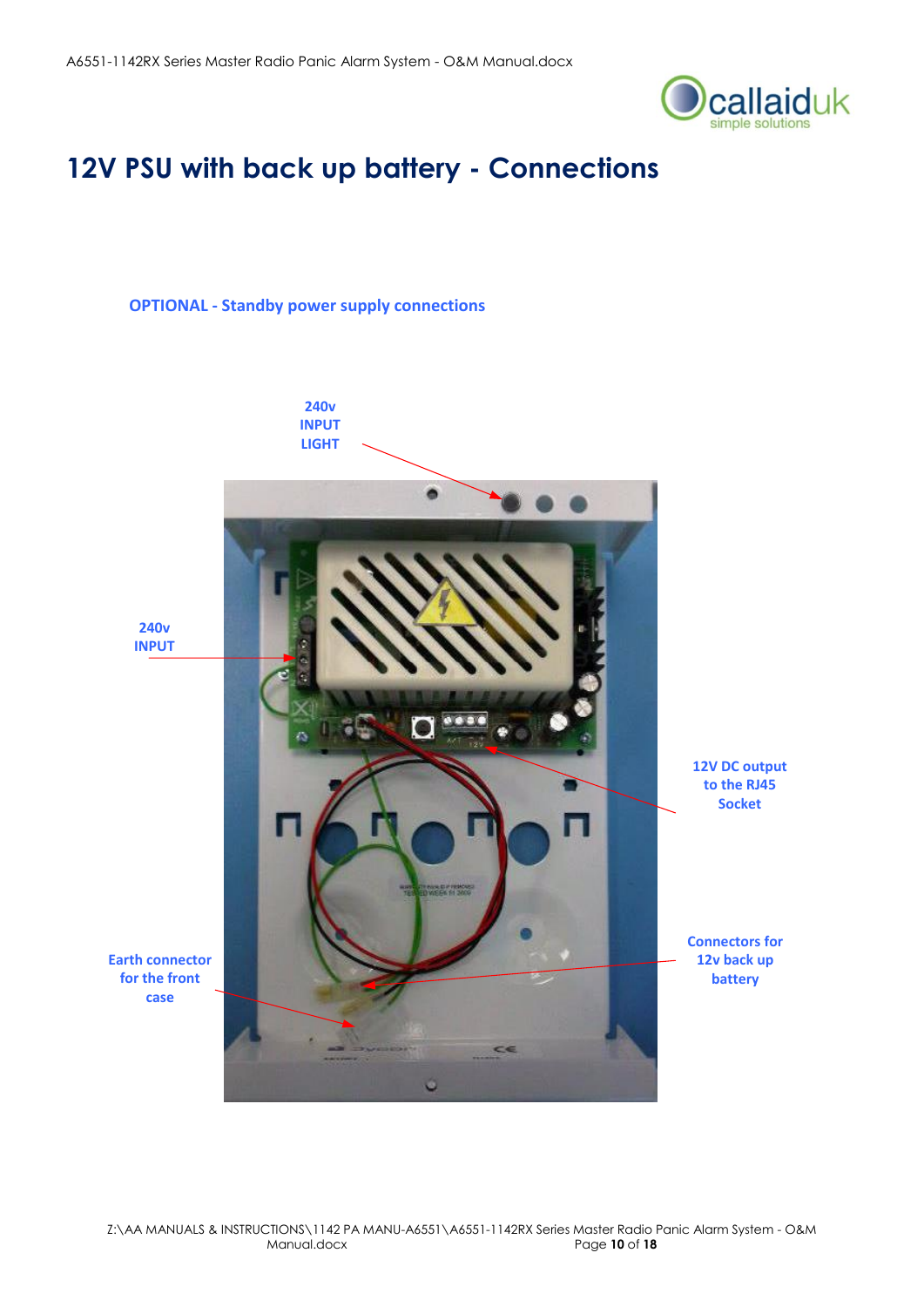

# **1142 Master panel to RJ45, Relay & Beacon/Sounder**



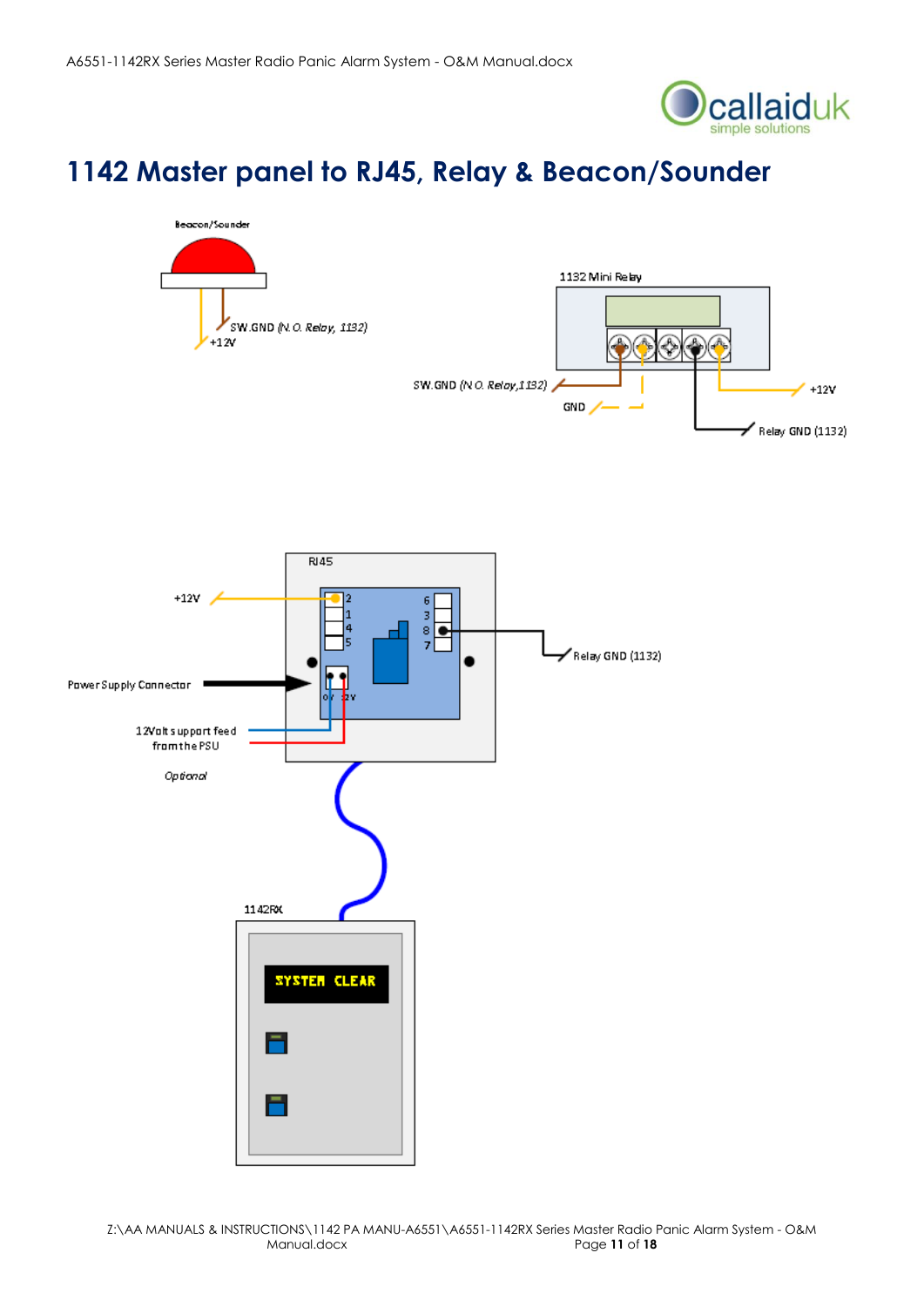

# **1142RX Engineer's Menu – Schematic**

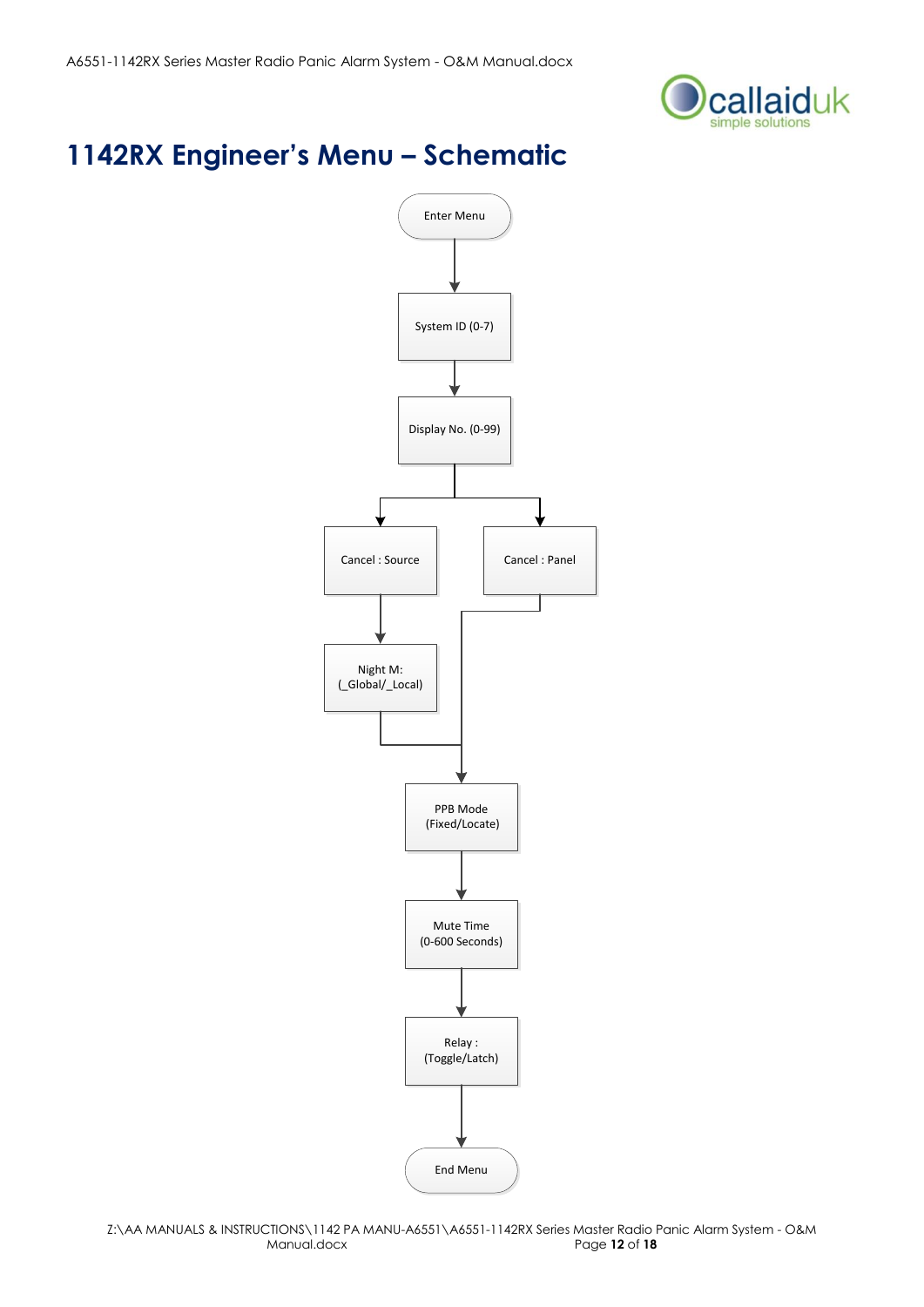

# **1142RX Engineer's Menu - Overview**

### *Setup Overview*

- To operate the setup menu, the switches at the rear of the unit are used. This mode cannot be accessed when any alarm calls are active.
- To gain access to the menu, press both the 'UP' and 'DOWN' switches at the same time.
- In this mode, features that dictate the operation of the system can be changed.
- To advance through the menu levels, press the 'MUTE' button on the front of the unit. The various modes will be listed on the display.
- To change values inside the level, press the 'UP' or 'DOWN' buttons.
- If no buttons are pressed within 10 seconds of the last button press, the program will revert to SYSTEM CLEAR.

### *System ID*

 The system ID option is used to isolate systems that are within close proximity of other 1142RX units or when they share a common RS485 loop. At manufacturing, the default setting is '01' unless previously requested before dispatch.

### *Display No (Display ID)*

 This ID is used to give the display panel a unique ID. This is set by Call Aid UK at manufacture and should not be changed.

### *Cancel via Source/Panel (Cancel Method)*

- **Selecting Cancel**: Calls can be set to be cancelled at the unit from which the call/panic was sent (SOURCE). (Please refer to specific unit instruction)
- Calls can be set to be cancelled at the 1142RX (PANEL). This can be done by pressing the 'CANCEL' switch on the 1142RX.
- If Panel is selected, please skip the next step (Night Mode) as this does not apply to systems with cancel at the panel.

### *Night M Global/Local (Night Mode control)*

- Night Mode is used to adjust the sound level of the 1142RX system. This mode cuts down the length of beep tone and changes the frequency of the beeps.
- To activate this mode, press the 'NIGHT MODE' switch.
- While Night Mode is active, the red lamp inside the 'NIGHT MODE' switch will be illuminated.
- To turn off Night Mode, press the 'NIGHT MODE' switch. The lamp should now be turned off.
- Global mode will allow other display panels on the same system to also control the night and mute modes on other panels.
- Local mode will restrict control such as mute and night functions to the individual display panels. (Not affecting other display panels)

### *PPB Mode (PPB Display Method)*

- If PPB units are used with this system, the 1142RX can display the ID of the PPB or the closest location where the PPB was triggered.
- To have the 1142RX display the PPB ID, select the 'Fixed' option.
- To have the 1142RX display the PPB location, select 'Locate'.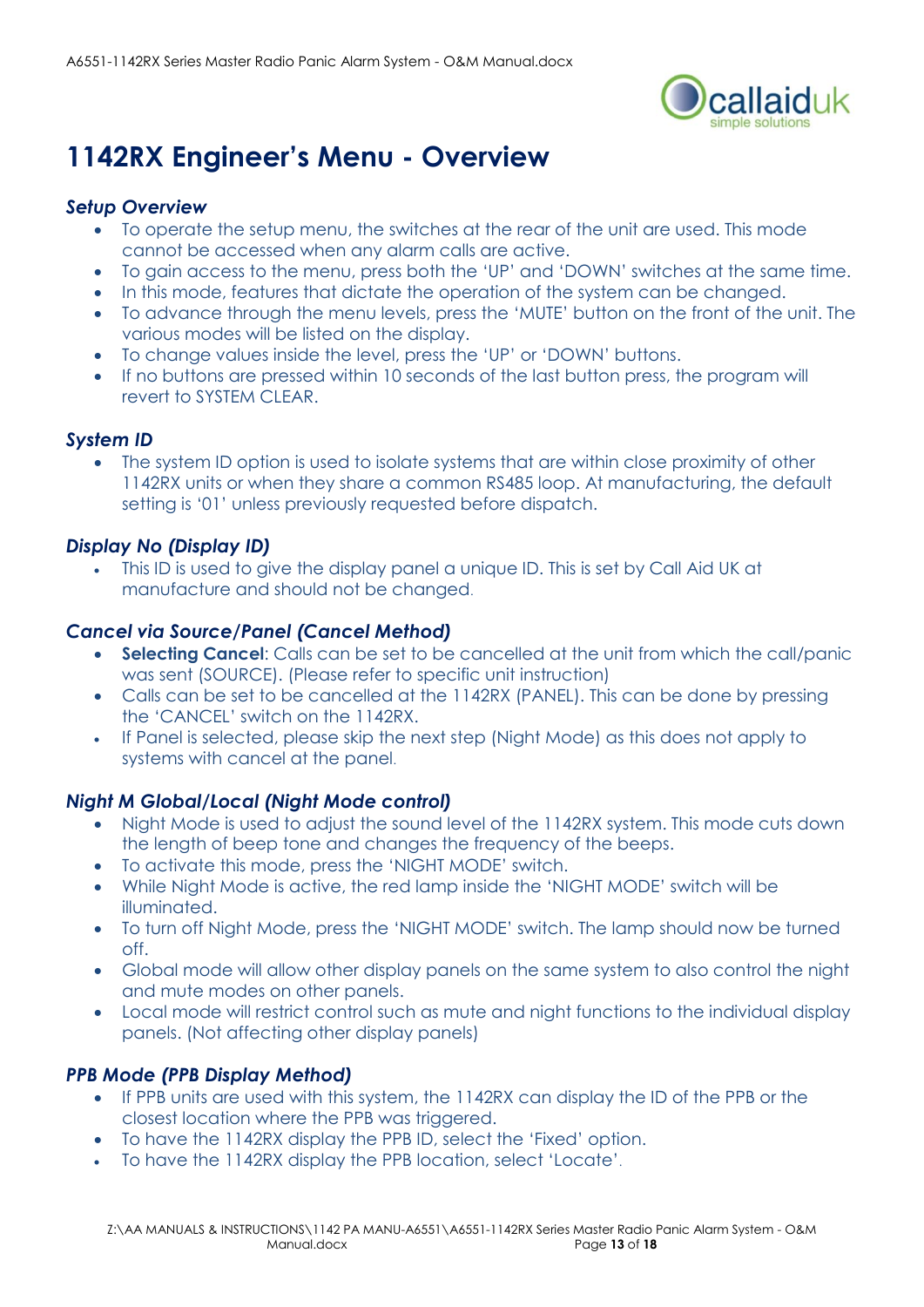

### **1142RX Engineer's Menu – Overview…continued**

### *Mute Time (Mute delay)*

- To disable the 'MUTE' switch, select 0 seconds.
- This timer is adjustable from 0-600 seconds in 60 second increments (11settings).
- If a new call/panic is placed on the system after the mute button is set, the MUTE will be overridden.

### *Relay (Output Type)*

- The 1142RX has an output that can be used with the CAUK 1132 Relay PCB. This output can be used to control external sounders or interface with third party systems.
- The latch option should be used with Beacon Sounders and third party systems equipment. This will hold the output ON until the call or panic is cancelled.
- The toggle option is used when Call Aid UK over door lamps are connected to the relay. The over door lamps will follow the pulse rate of the 1142RX internal sounder. The ODLs are silenced by cancelling the call or by pressing the mute button.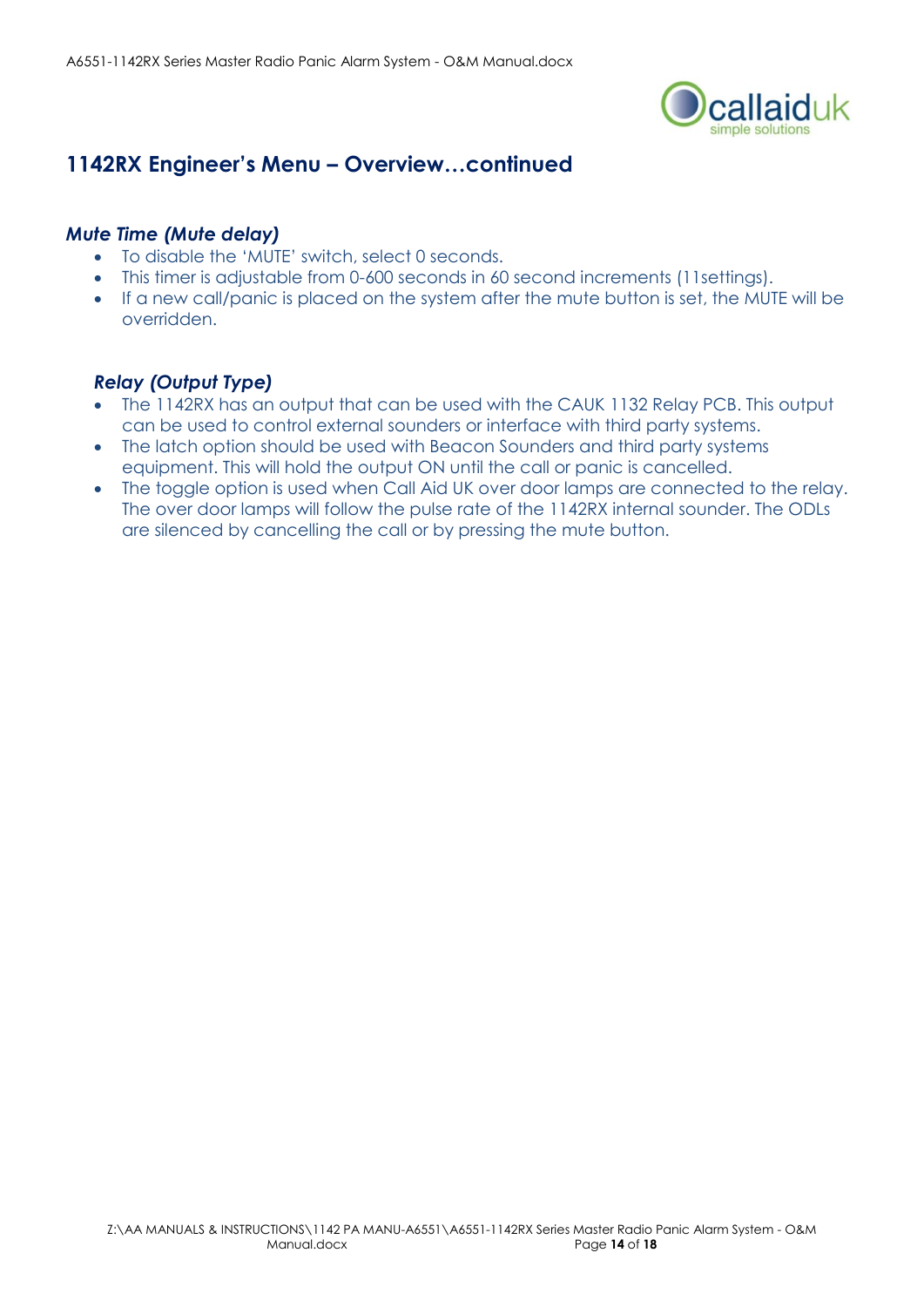



# 1150 Radio Panic button

### Opening the 1150 Case

To open the case please use a small screw driver inserted at the bottom of the buttons. Now apply a little pressure and ease the buttons out from the bottom.

When the two buttons are removed. Unscrew the two screws and the back box will be separated from the main front plate. The back box can now be screwed into position.

Please note when replacing the front case to the back case do not overtighten the screw as this will hinder the actions of the buttons.

### Battery:CR123

When the low battery signal is received at the master the battery will have to be changed to stop the low battery beep.

Please ensure that the battery is installed correctly with the + to the + symbol on the PCB.

### Setting room numbers



To change the room number that will be transmitted to the Radio Receiver the headers on J1 need to be fitted to the correct position.

The numbers on the right hand side of the headers are binary numbers. To set the correct room number the numbers on the PCB need to be added together. So by putting a jumper link on the numbered headers the appropriate transmit number is selected.

**Please note:** Unless by previous arrangement, units are shipped from our manufacturing dept. with the header links fitted to one half of a header so that the unit does not have a pre-set number.

**Example** For room number **6** = header **4 & 2** should have headers fitted**.** For room number **7** = header **4 & 2 & 1**should have headers fitted**.**

### Setting system ID

All the equipment fitted on any system must have the same system ID. All units are shipped from our manufacturing dept. with the same System ID. To change the System ID on a transmitter unit the headers on J2 need to be moved. The headers relating to the System ID are marked with S1, S2 and S4 on the right hand side. The numbers are binary numbers and so to get the correct System ID the numbers selected with the jumpers need adding together as described above.

Example: System ID 3 = header \$2 + header \$1. If there are no Jumpers on the System ID headers then the default setting **is System ID 1**

### **Installation**

Please note: This 1150 radio panic button should be located away from large metal objects as this will reduce the range of the transmitter.Test that the signal is being received before final fixing. Hold the unit in the proposed position and test by putting a call to the radio receiver.Try not to cover the 1150 with the hand as this will adversely affect the range

### Low Battery

When the battery is getting low and the panic button is pressed a low battery signal will be sent to the receiver. Change the battery in the 1150 panic button and then send a panic to the receiver to cancel the low battery warning.

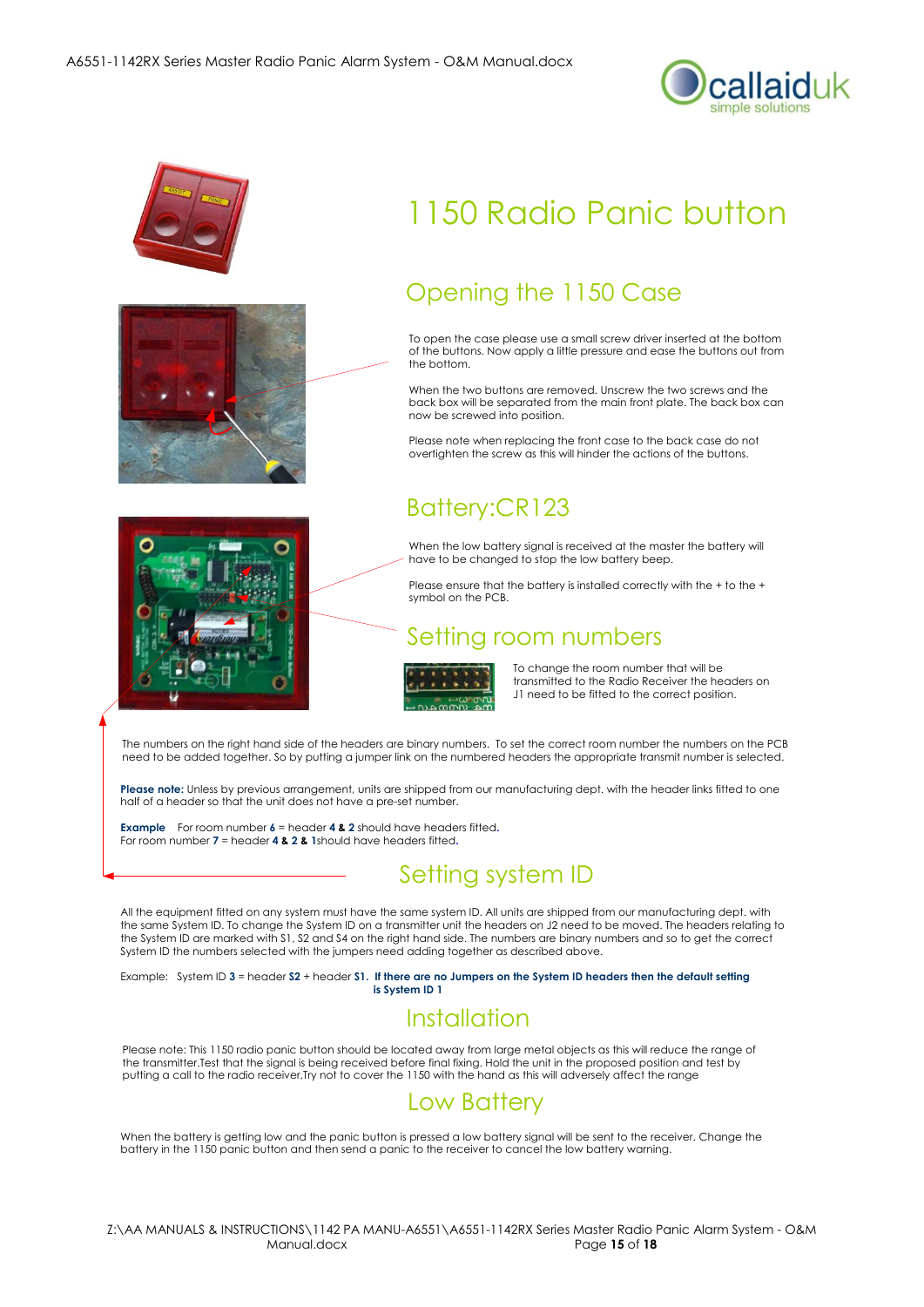



### **1124 Radio ceiling pull switch**

The Radio ceiling pull switch is a battery powered call unit that will transmit a signal to a receiver. The signal can be set either as a call (low level call) or a panic (high level call).

### **Installing the 1124**

The 1124 are supplied with a standard single gang surface back box unless specified. To remove the back box, first gently squeeze the two flat sides of the oval cover and lift off(STAGE 1). It is now possible to see the battery PCB and the two 3.5mm screws. Remove the two screws and the back box will be free to be installed.

To fit the 1124 back to the surface box, fasten with the two 3.5mm screws supplied, these are the correct length. clip in the dome cover. When replacing the dome cover ensure that the side with the single lug is positioned first (to the side with 3 cut outs) and then click in the other side.



### **Setting the ID of the 1124**

If the ID's of the 1124 are known in advance then the numbering of the ID's will be completed during manufacture. However these are easily changed by moving the headers on he PCB as shown below.

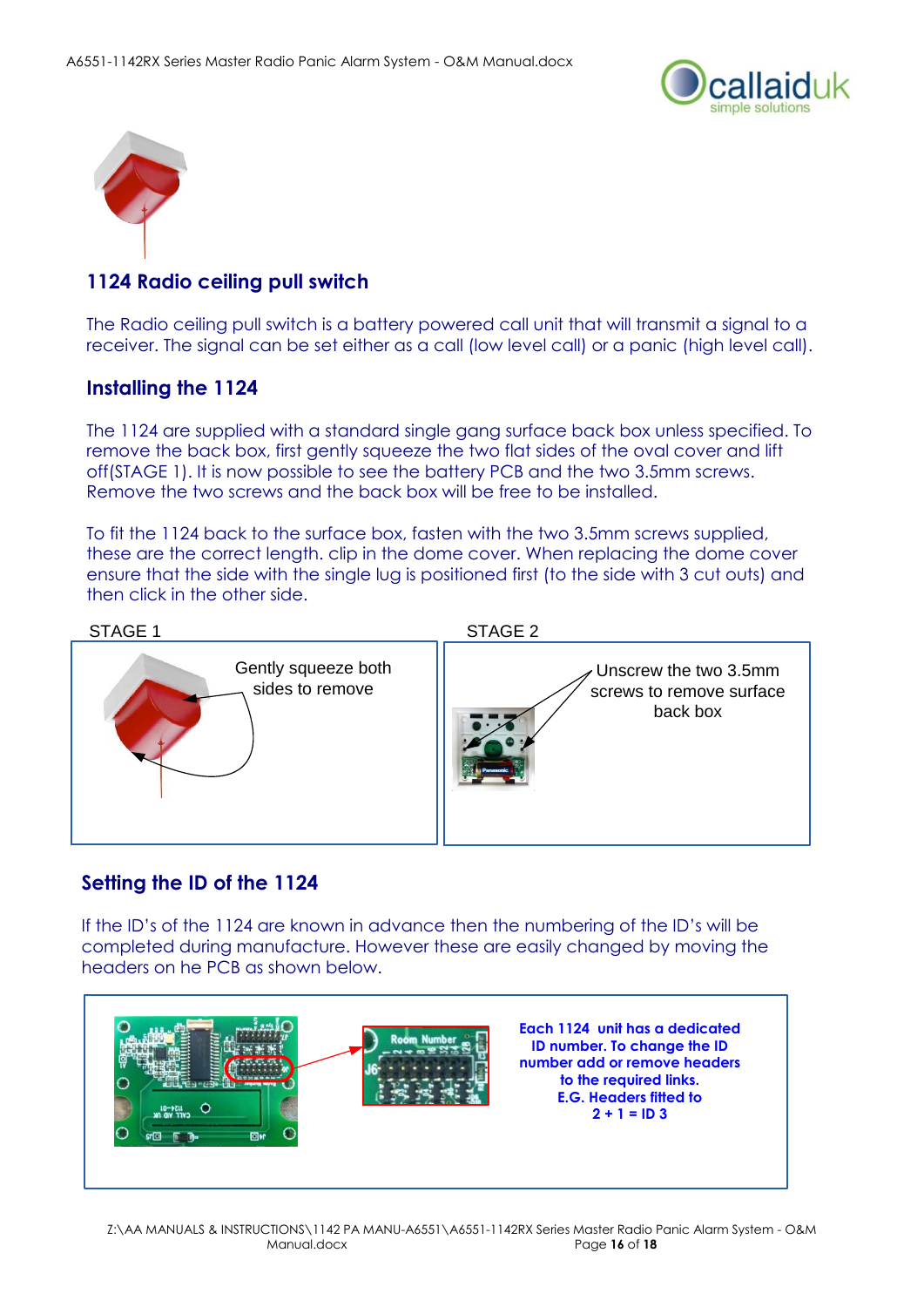

### **Setting the call level**

The 1124 can send two levels of call either Call (Low level assistance) or Panic (High level panic) these functions will be available depending on the type of the receiver fitted.

To change the call level a header needs to be added or removed, see picture below for the header to use. If the header is fitted a low level call is transmitted, if the header is not fitted a high level call is transmitted.



### **Changing the battery**

The 1124 has a CR123A battery which should last years depending on the usage. When the battery needs to be changed remove the dome cover as previously described and lift the battery from the clips. Ensure that the battery is inserted with the correct polarity.